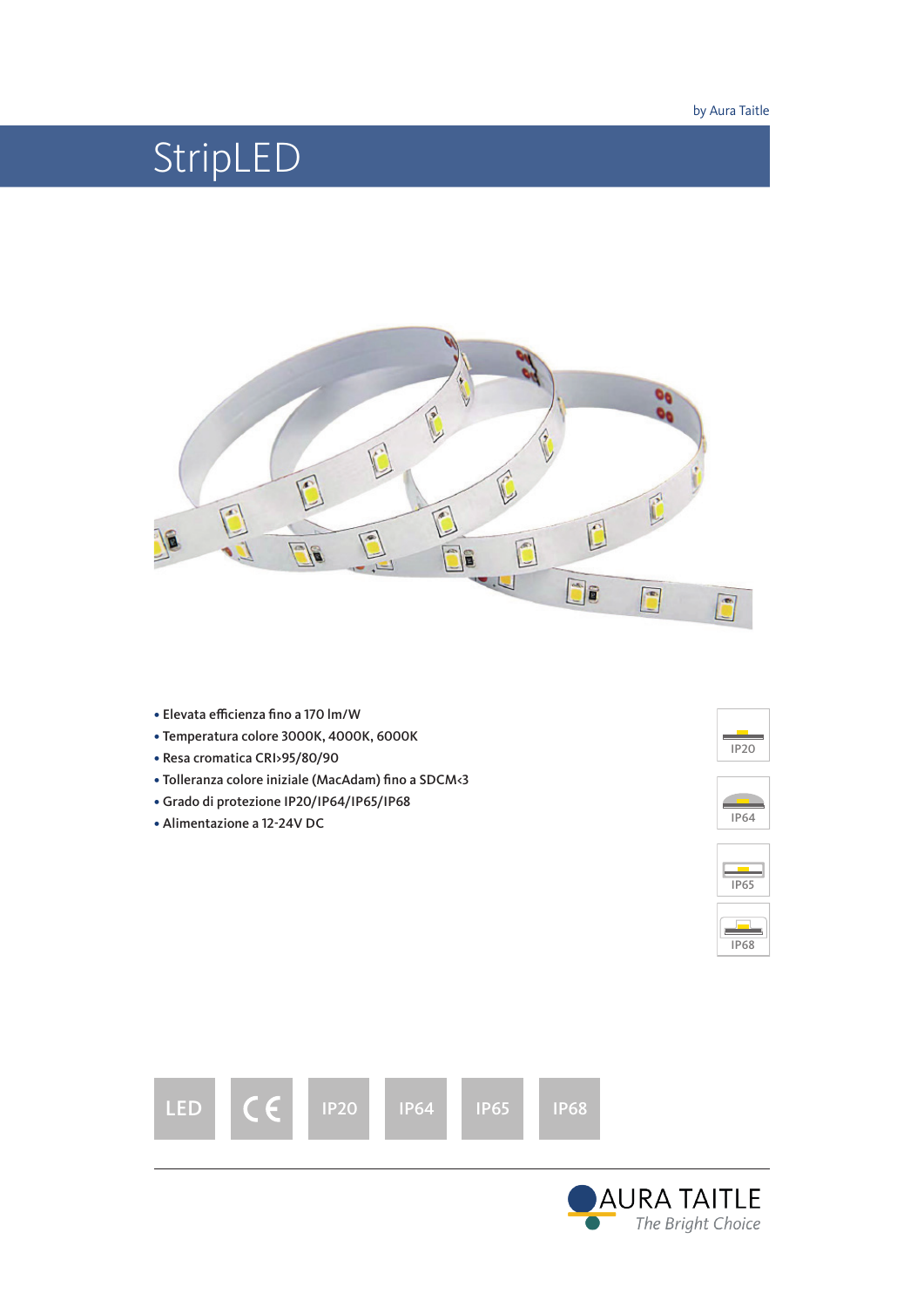









# **CRI85 Series**

|                        | <b>CODICE</b>  | <b>POTENZA</b><br><b>DI SISTEMA</b><br>(W/m) | <b>FLUSSO</b><br><b>LUMINOSO</b><br>(lm/m) | <b>EFFICIENZA</b><br><b>LUMINOSA</b><br>(lm/W) | <b>TEMPERATURA</b><br><b>COLORE</b><br>(K) | IP | <b>CRI</b> |  |  |  |  |
|------------------------|----------------|----------------------------------------------|--------------------------------------------|------------------------------------------------|--------------------------------------------|----|------------|--|--|--|--|
|                        | 96 LEDs/m      |                                              |                                            |                                                |                                            |    |            |  |  |  |  |
|                        | SC-2835HE-PW2  | 7.5                                          | 1370                                       | 182                                            | 3000                                       | 20 | 85         |  |  |  |  |
| $\mathbf{u}$<br>$\Box$ | SC-2835HE-PNW2 | 7.5                                          | 1490                                       | 187                                            | 4000                                       | 20 | 85         |  |  |  |  |
| $\frac{0}{5}$          | SC-2835HE-PW2  | 11.5                                         | 1950                                       | 169                                            | 3000                                       | 20 | 85         |  |  |  |  |
|                        | SC-2835HE-PNW2 | 11.5                                         | 2130                                       | 186                                            | 4000                                       | 20 | 85         |  |  |  |  |
|                        | SC-2835HE-PW2  | 17.2                                         | 2890                                       | 168                                            | 3000                                       | 20 | 85         |  |  |  |  |
|                        | SC-2835HE-PNW2 | 17.2                                         | 3110                                       | 181                                            | 4000                                       | 20 | 85         |  |  |  |  |

### **170 lm/W Series**

|                             | <b>CODICE</b>     | <b>POTENZA</b><br><b>DI SISTEMA</b><br>(W/m) | <b>FLUSSO</b><br><b>LUMINOSO</b><br>(lm/m) | <b>EFFICIENZA</b><br><b>LUMINOSA</b><br>(lm/W) | <b>TEMPERATURA</b><br><b>COLORE</b><br>(K) | IP | <b>CRI</b> |  |  |
|-----------------------------|-------------------|----------------------------------------------|--------------------------------------------|------------------------------------------------|--------------------------------------------|----|------------|--|--|
|                             | 32 LEDs/m         |                                              |                                            |                                                |                                            |    |            |  |  |
|                             | SC-2835HE-830     | 5.8                                          | 990                                        | 170                                            | 3000                                       | 20 | 80         |  |  |
|                             | SC-2835HED-830    | 5.8                                          | 990                                        | 170                                            | 3000                                       | 64 | 80         |  |  |
|                             | SC-2835HES-830    | 5.8                                          | 990                                        | 170                                            | 3000                                       | 65 | 80         |  |  |
| н<br>е                      | SC-SF-2835HE-830  | 5.8                                          | 990                                        | 170                                            | 3000                                       | 68 | 80         |  |  |
| Ξ<br>$\mathbf{u}$<br>$\Box$ | 64 LEDs/m         |                                              |                                            |                                                |                                            |    |            |  |  |
| $\circ$<br>$\overline{z}$   | SC-2835HE-8302    | 11.5                                         | 1950                                       | 170                                            | 3000                                       | 20 | 80         |  |  |
|                             | SC-2835-HED-8302  | 11.5                                         | 1950                                       | 170                                            | 3000                                       | 64 | 80         |  |  |
|                             | SC-2835HES-8302   | 11.5                                         | 1950                                       | 170                                            | 3000                                       | 65 | 80         |  |  |
|                             | SC-SF-2835HE-8302 | 11.5                                         | 1950                                       | 170                                            | 3000                                       | 68 | 80         |  |  |
|                             | 120 LEDs/m        |                                              |                                            |                                                |                                            |    |            |  |  |
|                             | SC-2835HE-8303    | 21.6                                         | 3670                                       | 170                                            | 3000                                       | 20 | 80         |  |  |
|                             | SC-2835HED-8303   | 21.6                                         | 3670                                       | 170                                            | 3000                                       | 64 | 80         |  |  |

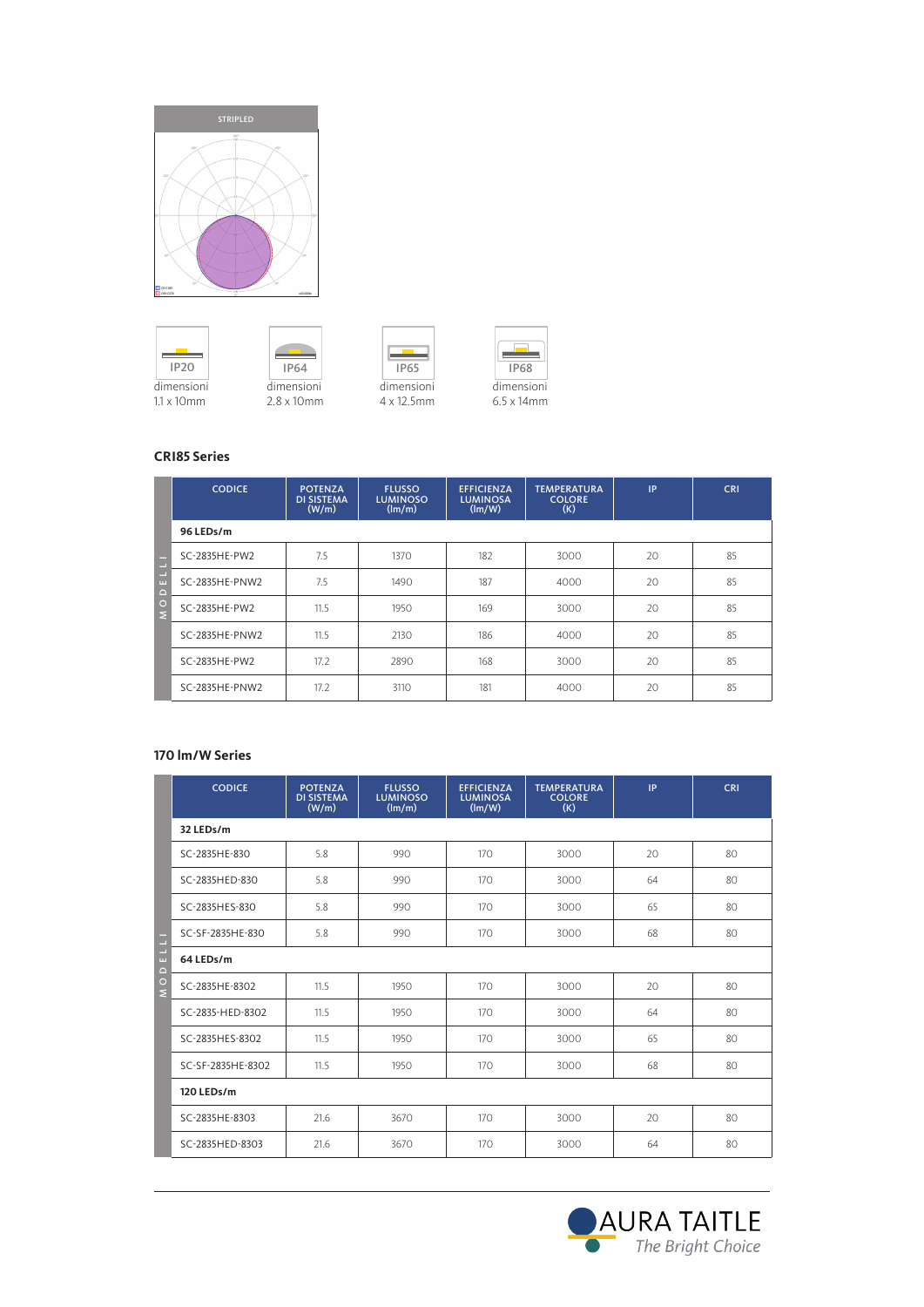### **140 lm/W Series**

|                                         | <b>CODICE</b>           | <b>POTENZA</b><br><b>DI SISTEMA</b><br>(W/m) | <b>FLUSSO</b><br><b>LUMINOSO</b><br>(lm/m) | <b>EFFICIENZA</b><br><b>LUMINOSA</b><br>$(\text{Im}/\text{W})$ | <b>TEMPERATURA</b><br><b>COLORE</b><br>(K) | IP | <b>CRI</b> |  |  |
|-----------------------------------------|-------------------------|----------------------------------------------|--------------------------------------------|----------------------------------------------------------------|--------------------------------------------|----|------------|--|--|
|                                         | 32 LEDs/m               |                                              |                                            |                                                                |                                            |    |            |  |  |
|                                         | SC-IG1-830              | 5.8                                          | 810                                        | 140                                                            | 3000                                       | 20 | 80         |  |  |
|                                         | SC-IG1D-830             | 5.8                                          | 810                                        | 140                                                            | 3000                                       | 64 | 80         |  |  |
|                                         | SC-IG1S-830             | 5.8                                          | 810                                        | 140                                                            | 3000                                       | 65 | 80         |  |  |
|                                         | SC-SF-IG1-830           | 5.8                                          | 810                                        | 140                                                            | 3000                                       | 68 | 80         |  |  |
| E<br>E                                  | 64 LEDs/m               |                                              |                                            |                                                                |                                            |    |            |  |  |
| $\begin{array}{c}\n0 \\ 0\n\end{array}$ | SC-IG2-830              | 11.5                                         | 1610                                       | 140                                                            | 3000                                       | 20 | 80         |  |  |
| $\bar{z}$                               | SC-IG2D-830             | 11.5                                         | 1610                                       | 140                                                            | 3000                                       | 64 | 80         |  |  |
|                                         | SC-IG2S-830             | 11.5                                         | 1610                                       | 140                                                            | 3000                                       | 65 | 80         |  |  |
|                                         | SC-SF-IG2-830           | 11.5                                         | 1610                                       | 140                                                            | 3000                                       | 68 | 80         |  |  |
|                                         | 120 LEDs/m              |                                              |                                            |                                                                |                                            |    |            |  |  |
|                                         | SC-IG3-830              | 21.6                                         | 3000                                       | 140                                                            | 3000                                       | 20 | 80         |  |  |
|                                         | SC-IG3D-830             | 21.6                                         | 3000                                       | 140                                                            | 3000                                       | 64 | 80         |  |  |
|                                         | SC-AT-IG3-PWW-24V       | 19                                           | 2660                                       | 140                                                            | 3000                                       | 64 | 80         |  |  |
|                                         |                         |                                              |                                            |                                                                |                                            |    |            |  |  |
|                                         |                         |                                              |                                            |                                                                |                                            |    |            |  |  |
|                                         |                         |                                              |                                            |                                                                |                                            |    |            |  |  |
|                                         |                         |                                              |                                            |                                                                |                                            |    |            |  |  |
|                                         |                         |                                              |                                            |                                                                |                                            |    |            |  |  |
|                                         | <b>SCDM&lt;3 Series</b> |                                              |                                            |                                                                |                                            |    |            |  |  |

|                                | <b>CODICE</b> | <b>POTENZA</b><br><b>DI SISTEMA</b><br>(W/m) | <b>FLUSSO</b><br><b>LUMINOSO</b><br>(lm/m) | <b>EFFICIENZA</b><br><b>LUMINOSA</b><br>$(\text{Im}/\text{W})$ | <b>TEMPERATURA</b><br><b>COLORE</b><br>(K) | IP | <b>CRI</b> |  |  |
|--------------------------------|---------------|----------------------------------------------|--------------------------------------------|----------------------------------------------------------------|--------------------------------------------|----|------------|--|--|
|                                | 30 LEDs/m     |                                              |                                            |                                                                |                                            |    |            |  |  |
|                                | SC-2835SD1    | 7.2                                          | 580                                        | 80                                                             | 3000                                       | 20 | 80         |  |  |
|                                | SC-2835SD1D   | 7.2                                          | 580                                        | 80                                                             | 3000                                       | 64 | 80         |  |  |
|                                | SC-2835SD1S   | 7.2                                          | 580                                        | 80                                                             | 3000                                       | 65 | 80         |  |  |
| Ē                              | SC-SF-2835SD1 | 7.2                                          | 580                                        | 80                                                             | 3000                                       | 68 | 80         |  |  |
| $\frac{1}{\omega}$<br>$\Omega$ | 60 LEDs/m     |                                              |                                            |                                                                |                                            |    |            |  |  |
| $\frac{1}{2}$                  | SC-2835SD2    | 14.4                                         | 1150                                       | 80                                                             | 3000                                       | 20 | 80         |  |  |
|                                | SC-2835SD2D   | 14.4                                         | 1150                                       | 80                                                             | 3000                                       | 64 | 80         |  |  |
|                                | SC-2835SD2S   | 14.4                                         | 1150                                       | 80                                                             | 3000                                       | 65 | 80         |  |  |
|                                | SC-SF-2835SD2 | 14.4                                         | 1150                                       | 80                                                             | 3000                                       | 68 | 80         |  |  |
|                                | 120 LEDs/m    |                                              |                                            |                                                                |                                            |    |            |  |  |
|                                | SC-2835SD3    | 28.8                                         | 2300                                       | 80                                                             | 3000                                       | 20 | 80         |  |  |
|                                | SC-2835SD3D   | 28.8                                         | 2300                                       | 80                                                             | 3000                                       | 64 | 80         |  |  |

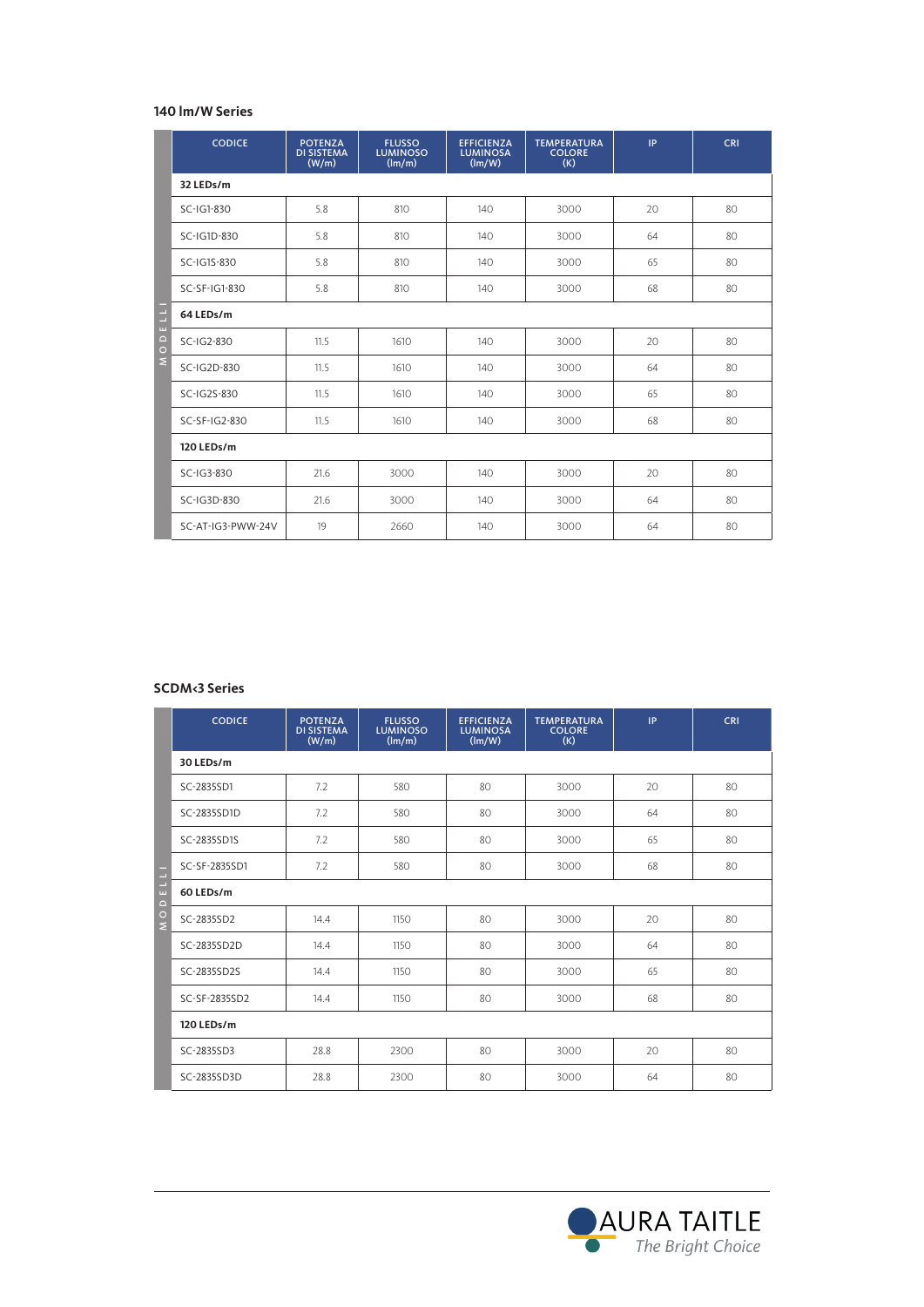## **CRI 90/95 Series**

|                    | <b>CODICE</b>            | <b>POTENZA</b><br><b>DI SISTEMA</b><br>(W/m) | <b>FLUSSO</b><br><b>LUMINOSO</b><br>(lm/m) | <b>EFFICIENZA</b><br><b>LUMINOSA</b><br>$(\text{Im}/\text{W})$ | <b>TEMPERATURA</b><br><b>COLORE</b><br>(K) | IP. | <b>CRI</b> |  |  |
|--------------------|--------------------------|----------------------------------------------|--------------------------------------------|----------------------------------------------------------------|--------------------------------------------|-----|------------|--|--|
|                    | 30 LEDs/m                |                                              |                                            |                                                                |                                            |     |            |  |  |
|                    | SC-EP2835-830/95         | 7.2                                          | 650                                        | 90                                                             | 3000                                       | 20  | 90/95      |  |  |
|                    | SC-EPD2835-830/95        | 7.2                                          | 650                                        | 90                                                             | 3000                                       | 64  | 90/95      |  |  |
|                    | SC-EPS2835-830/95        | 7.2                                          | 650                                        | 90                                                             | 3000                                       | 65  | 90/95      |  |  |
|                    | SC-SF-EP2835-830/95      | 7.2                                          | 650                                        | 90                                                             | 3000                                       | 68  | 90/95      |  |  |
| E L LI<br>$\Omega$ | 60 LEDs/m                |                                              |                                            |                                                                |                                            |     |            |  |  |
| $\frac{1}{2}$      | SC-EP2835-8302/95        | 14.4                                         | 1300                                       | 90                                                             | 3000                                       | 20  | 90/95      |  |  |
|                    | SC-EPD2835-8302/95       | 14.4                                         | 1300                                       | 90                                                             | 3000                                       | 64  | 90/95      |  |  |
|                    | SC-EPS2835-830/95        | 14.4                                         | 1300                                       | 90                                                             | 3000                                       | 65  | 90/95      |  |  |
|                    | SC-SF-EP2835-8302/95     | 14.4                                         | 1300                                       | 90                                                             | 3000                                       | 68  | 90/95      |  |  |
|                    | 120 LEDs/m               |                                              |                                            |                                                                |                                            |     |            |  |  |
|                    | SC-EPS2835-8302/95       | 28.8                                         | 2590                                       | 90                                                             | 3000                                       | 20  | 90/95      |  |  |
|                    | SC-EPD2835-8303/95       | 28.8                                         | 2590                                       | 90                                                             | 3000                                       | 64  | 90/95      |  |  |
|                    |                          |                                              |                                            |                                                                |                                            |     |            |  |  |
|                    | <b>IG Classic Series</b> |                                              |                                            |                                                                |                                            |     |            |  |  |

|     | <b>CODICE</b> | <b>POTENZA</b><br><b>DI SISTEMA</b><br>(W/m) | <b>FLUSSO</b><br><b>LUMINOSO</b><br>(lm/m) | <b>EFFICIENZA</b><br><b>LUMINOSA</b><br>(lm/W) | <b>TEMPERATURA</b><br><b>COLORE</b><br>(K) | IP | <b>CRI</b> |  |  |
|-----|---------------|----------------------------------------------|--------------------------------------------|------------------------------------------------|--------------------------------------------|----|------------|--|--|
|     | 30 LEDs/m     |                                              |                                            |                                                |                                            |    |            |  |  |
|     | SC-IG1-830    | 7.2                                          | 550                                        | 77                                             | 3000                                       | 20 | 80         |  |  |
|     | SC-IG1D-830   | 7.2                                          | 550                                        | 77                                             | 3000                                       | 64 | 80         |  |  |
|     | SC-IG1S-830   | 7.2                                          | 550                                        | 77                                             | 3000                                       | 65 | 80         |  |  |
|     | SC-SF-IG1-830 | 7.2                                          | 550                                        | 77                                             | 3000                                       | 68 | 80         |  |  |
| EU  | 60 LEDs/m     |                                              |                                            |                                                |                                            |    |            |  |  |
| O D | SC-IG2-830    | 14.4                                         | 1110                                       | 77                                             | 3000                                       | 20 | 80         |  |  |
|     | SC-IG2D-830   | 14.4                                         | 1110                                       | 77                                             | 3000                                       | 64 | 80         |  |  |
|     | SC-IG2S-830   | 14.4                                         | 1110                                       | 77                                             | 3000                                       | 65 | 80         |  |  |
|     | SC-SF-IG2-830 | 14.4                                         | 1110                                       | 77                                             | 3000                                       | 68 | 80         |  |  |
|     | 120 LEDs/m    |                                              |                                            |                                                |                                            |    |            |  |  |
|     | SC-IG3-830    | 28.8                                         | 2220                                       | 77                                             | 3000                                       | 20 | 80         |  |  |
|     | SC-IG3D-830   | 28.8                                         | 2220                                       | 77                                             | 3000                                       | 64 | 80         |  |  |